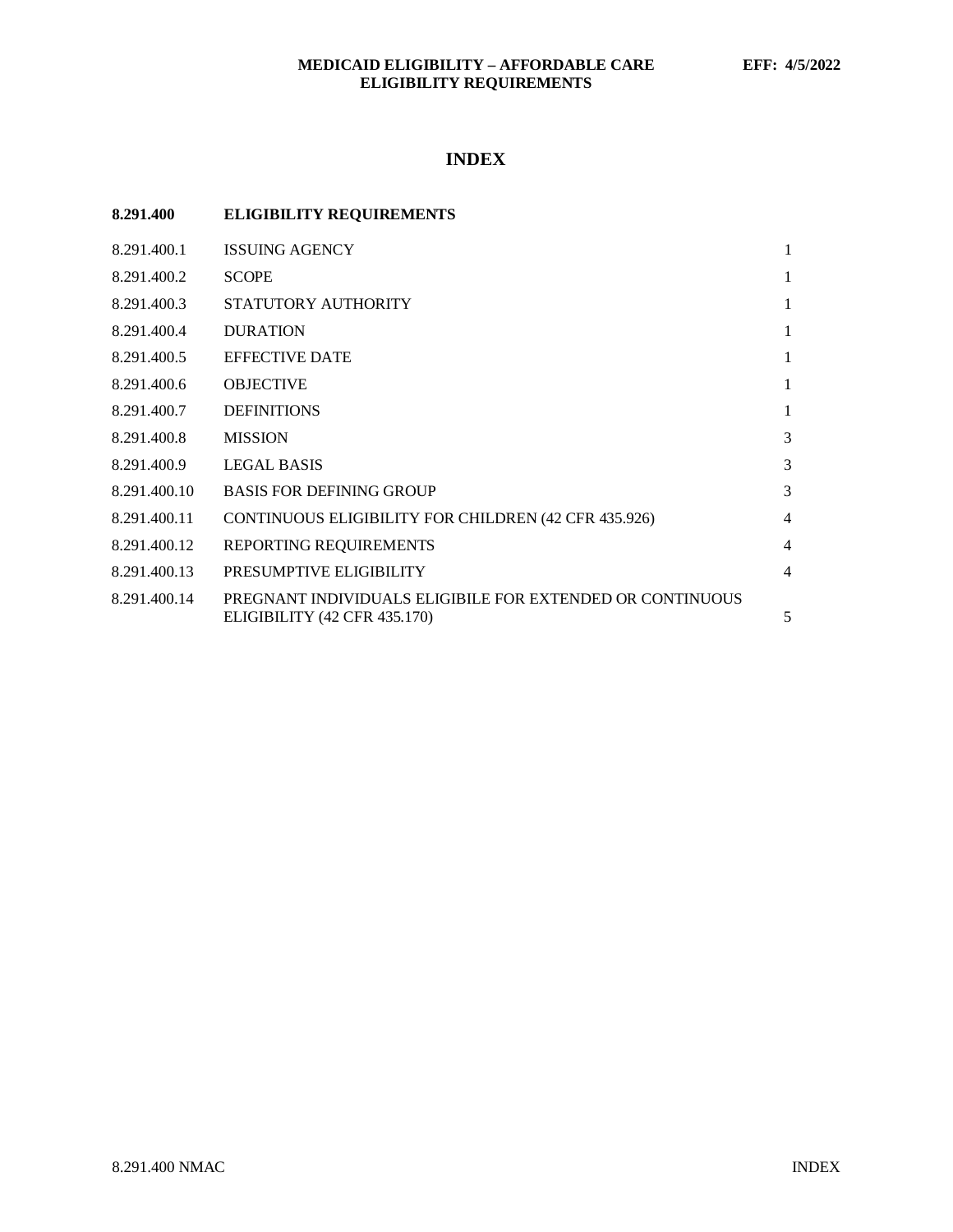# **TITLE 8 SOCIAL SERVICES CHAPTER 291 MEDICAID ELIGIBILITY - AFFORDABLE CARE ELIGIBILITY REQUIREMENTS**

<span id="page-1-0"></span>**8.291.400.1 ISSUING AGENCY:** New Mexico Human Services Department (HSD). [8.291.400.1 NMAC - Rp, 8.291.400.1 NMAC, 10/1/2017]

<span id="page-1-1"></span>**8.291.400.2 SCOPE:** The rule applies to the general public. [8.291.400.2 NMAC - Rp, 8.291.400.2 NMAC, 10/1/2017]

<span id="page-1-2"></span>**8.291.400.3 STATUTORY AUTHORITY:** The New Mexico medicaid program is administered pursuant to regulations promulgated by the federal department of health and human services under Title XIX of the Social Security Act as amended or by state statute. See Section 27-1-12 et seq., NMSA 1978. [8.291.400.3 NMAC - Rp, 8.291.400.3 NMAC, 10/1/2017]

<span id="page-1-3"></span>**8.291.400.4 DURATION:** Permanent.

[8.291.400.4 NMAC - Rp, 8.291.400.4 NMAC, 10/1/2017]

<span id="page-1-4"></span>**8.291.400.5 EFFECTIVE DATE:** October 1, 2017, unless a later date is cited at the end of a section. [8.291.400.5 NMAC - Rp, 8.291.400.5 NMAC, 10/1/2017]

<span id="page-1-5"></span>**8.291.400.6 OBJECTIVE:** The objective of this rule is to provide eligibility guidelines when determining eligibility for the medical assistance division (MAD) medicaid program and other health care programs it administers. Processes for establishing and maintaining this category of eligibility are found in the affordable care general provision chapter located at 8.291.400 NMAC through 8.291.430 NMAC. [8.291.400.6 NMAC - Rp, 8.291.400.6 NMAC, 10/1/2017]

# <span id="page-1-6"></span>**8.291.400.7 DEFINITIONS:**

**A.** Action: an approval, termination, suspension, or reduction of medicaid eligibility or a reduction in the level of benefits and services, including a determination of income for the purposes of imposing any premiums, enrollment fees, or cost-sharing. It also means determinations made by skilled nursing facilities and nursing facilities to transfer or discharge residents and adverse determination made by a state with regard to the preadmission screening and resident review requirements.

**B.** Advance payments of the premium tax credit (APTC): payment of the tax credits specified in Section 36B of the Internal Revenue Code which are provided on an advance basis to an eligible individual enrolled in a qualified health plan through an exchange.

**C.** Affordable Care Act (ACA): the Patient Protection and Affordable Care Act of 2010 (Public Law 111-148), as amended by the Health Care and Education Reconciliation Act of 2010 (Public Law 111-152) and the Three Percent Withholding Repeal and Job Creation Act (Public Law 112-56).

**D.** Affordable insurance exchanges (exchanges): a governmental agency or non-profit entity that meets the applicable requirements and makes qualified health plans available to qualified individuals and qualified employers. Unless otherwise identified, this term refers to state exchanges, regional exchanges, subsidiary exchanges, and a federally-facilitated exchange.

**E.** Agency: the single state agency designated or established by a state to administer or supervise the administration of the medicaid state plan. This designation includes a certification by the state attorney general, citing the legal authority for the single state agency to make rules and regulations that it follows in administering the plan or that are binding upon local agencies that administer the plan.

**F.** Appeal record: the appeal decision, all papers and requests filed in the proceeding, and if a hearing was held, the transcript or recording of hearing testimony or an official report containing the substance of what happened at the hearing, and any exhibits introduced at the hearing.

**G.** Appeal request: a clear expression, either verbally or in writing, by an applicant, enrollee, employer, or small business employer or employee to have any eligibility determination or redetermination contained in a notice issued reviewed by an appeals entity.

**H.** Appeals entity: a body designated to hear appeals of eligibility determinations or redeterminations contained in notices, or notices issued in accordance with future guidance on exemptions.

**I.** Appeals decision: a decision made by a hearing officer adjudicating a fair hearing, including by a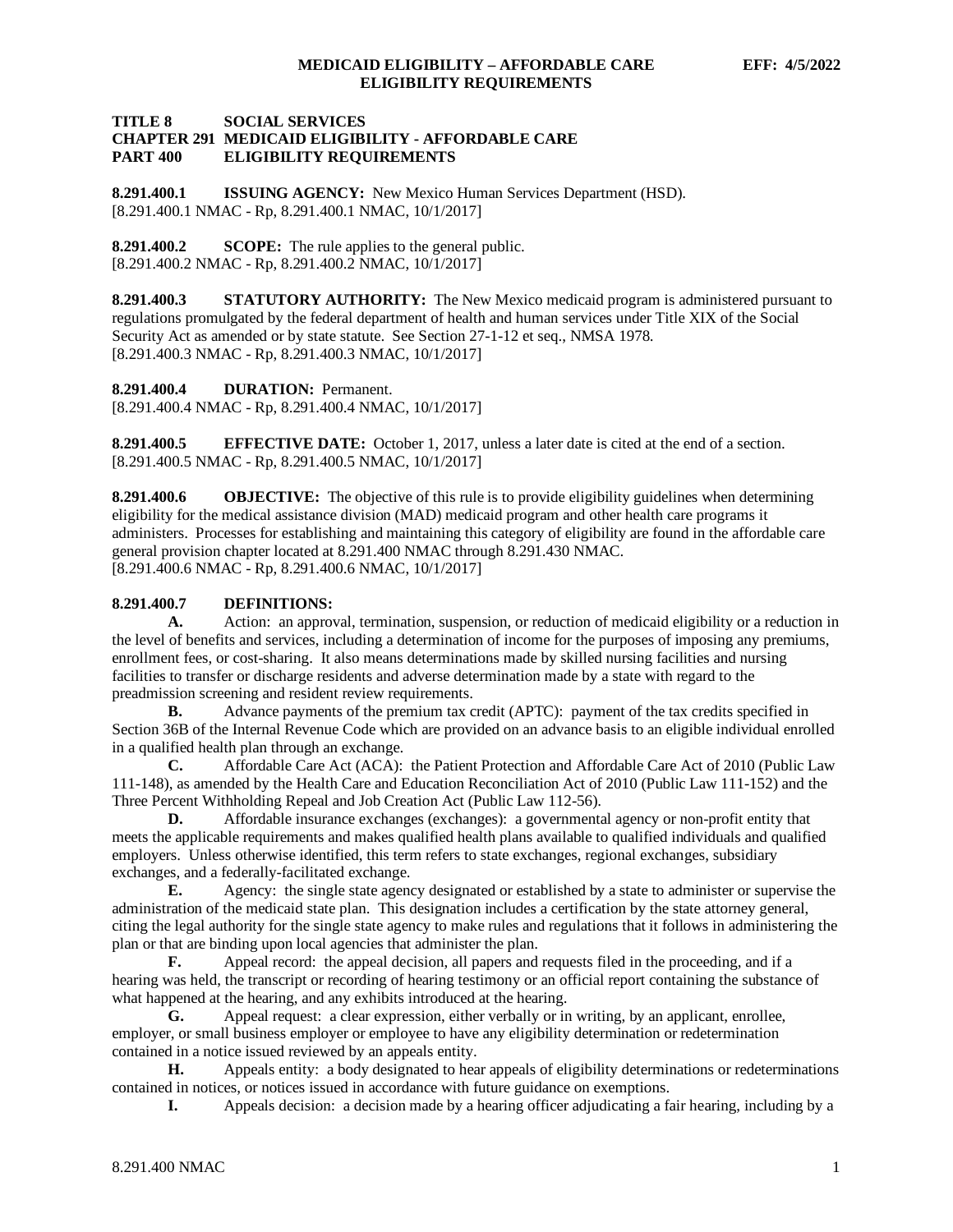hearing officer employed by an exchange appeals entity to which the agency has delegated authority to conduct such hearings.

**J.** Applicable modified adjusted gross income (MAGI) standard: the income standard for each category of ACA eligibility.

**K.** Application: the single streamlined application required by ACA and other medicaid applications used by the agency.

**L.** Authorized representative: the agency must permit applicants and beneficiaries to designate an individual or organization to act responsibly on their behalf in assisting with the individual's application and renewal of eligibility and other ongoing communications with the agency.

**(1)** Such a designation must be in writing including the applicant's signature, and must be permitted at the time of application and at other times. Legal documentation of authority to act on behalf of an applicant or beneficiary under state law, such as a court order establishing legal guardianship or a power of attorney, shall serve in the place of written authorization by the applicant or beneficiary.

**(2)** Representatives may be authorized to:

**(a)** sign an application on the applicant's behalf;

**(b)** complete and submit a renewal form;

**(c)** receive copies of the applicant or beneficiary's notices and other

communications from the agency; and

**(d)** act on behalf of the applicant or beneficiary in all other matters with the agency. **(3)** The power to act as an authorized representative is valid until the applicant or beneficiary modifies the authorization or notifies the agency that the representative is no longer authorized to act on their behalf, or the authorized representative informs the agency that they are no longer acting in such capacity, or there is a change in the legal authority upon which the individual's or organization's authority was based. Such notice must be in writing and should include the applicant or authorized representative's signature as appropriate.

**(4)** The authorized representative is responsible for fulfilling all responsibilities encompassed within the scope of the authorized representation to the same extent as the individual they represent, and must agree to maintain, or be legally bound to maintain, the confidentiality of any information regarding the applicant or beneficiary provided by the agency.

**(5)** As a condition of serving as an authorized representative, a provider, staff member or volunteer of an organization must sign an agreement that they will adhere to the regulations relating to confidentiality (relating to the prohibition against reassignment of provider claims as appropriate for a health facility or an organization acting on the facility's behalf), as well as other relevant state and federal laws concerning conflicts of interest and confidentiality of information.

**M.** Beneficiary: an individual who has been determined eligible and is currently receiving medicaid.

**N.** Citizenship: a national of the United States means a citizen of the United States or a person who, though not a citizen of the United States, owes permanent allegiance to the United States.

**O.** Code: the internal revenue code.

**P.** Coordinated content: information included in an eligibility notice regarding the transfer of the individual's or households electronic account to another insurance affordability program for a determination of eligibility.

**Q.** Current beneficiaries: individuals who have been determined financially eligible for medicaid using MAGI-based methods.<br>R. Dependent

**R.** Dependent child: an un-emancipated child who is under the age of 19.

**S.** Documentary evidence: a photocopy facsimile, scanned or other copy of a document must be accepted to the same extent as an original document.

**T.** Electronic account: an electronic file that includes all information collected and generated by the state regarding each individual's medicaid eligibility and enrollment, including all documentation required to support the agency's decision on the case.

**U.** Expedited appeals: the agency must establish and maintain an expedited review process for hearings when an individual requests or a provider requests, or supports the individual's request, that the time otherwise permitted for a hearing could jeopardize the individual's life or health or ability to attain, maintain, or regain maximum function. If the agency denies a request for an expedited appeal, it must use the standard appeal timeframe.

**V.** Family size: the number of persons counted as members of an individual's household. In the case of determining the family size of a pregnant individual, the pregnant individual is counted as themselves plus the number of children they are expected to deliver. In the case of determining the family size of other individuals who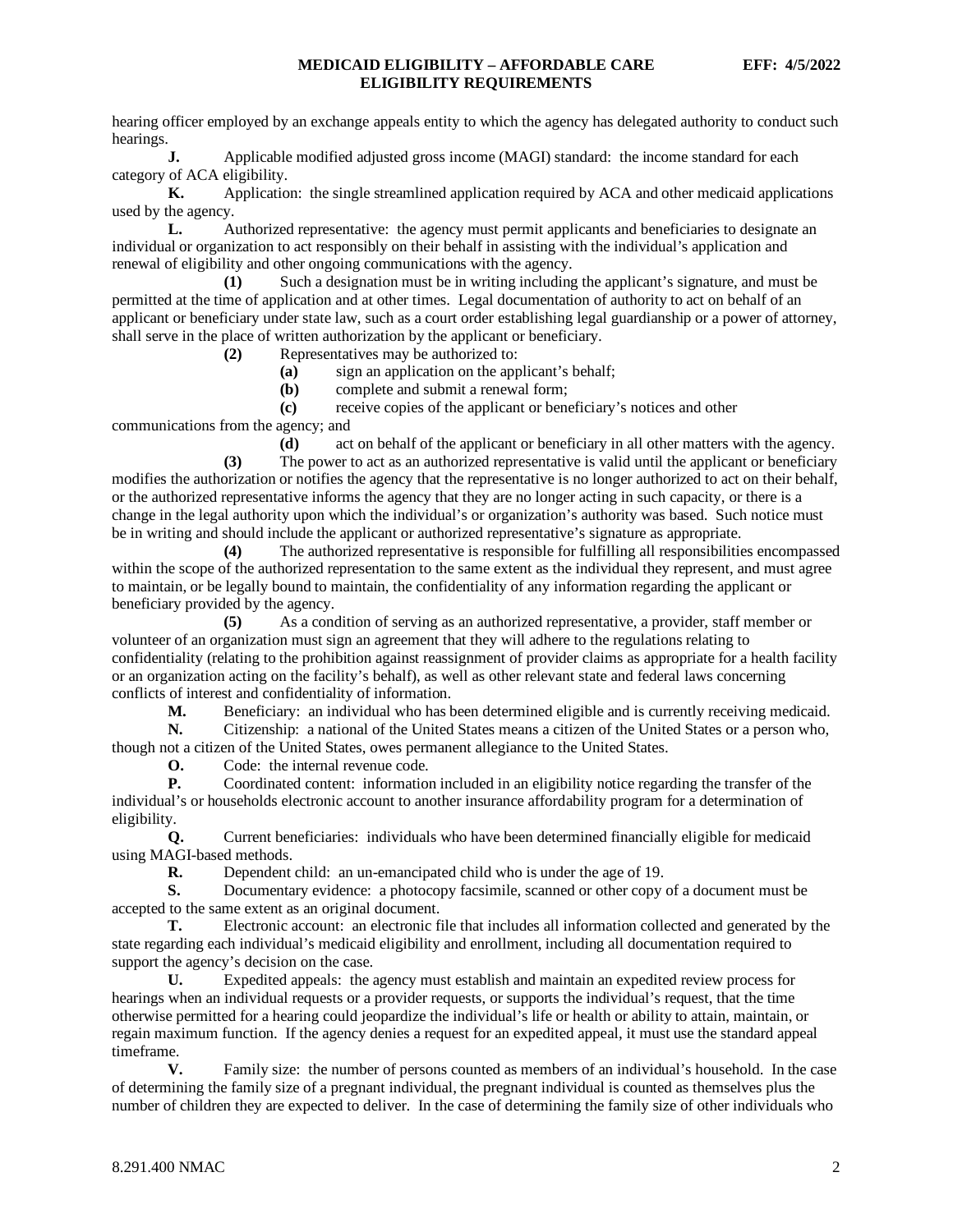have a pregnant individual in their household, the pregnant individual is counted as themselves plus the number of children they are expected to deliver.

**W.** Insurance affordability program: a state medicaid program under Title XIX of the act, state children's health insurance program (CHIP) under Title XXI of the act, a state basic health program established under ACA and coverage in a qualified health plan through the exchange with cost-sharing reductions established under Section 1402 of ACA.

**X.** MAGI-based income: For the purposes of this section, MAGI-based income means income calculated using the same financial methodologies used to determine a modified adjusted gross income as defined in Section 36B(d)(2) (B) of the Internal Revenue Code, with the certain exceptions.

**Y.** Managed care organization (MCO): an organization licensed or authorized through an agreement among state entities to manage, coordinate and receive payment for the delivery of specified services to medicaid eligible members.<br> $\mathbf{Z}$ .

**Z.** Modified adjusted gross income (MAGI): has the meaning of 26 CFR 1.36B-1 Section (2).

**AA.** Non-applicant: an individual who is not seeking an eligibility determination for themselves and is included in an applicant's or beneficiary's household to determine eligibility for such applicant or beneficiary.

**BB.** Non-citizen: an individual who is not a citizen or national of the United States (8 USC 1101(a)(22).

**CC.** Parent caretaker: a relative of a dependent child by blood, adoption, or marriage with whom the child is living, who assumes primary responsibility for the child's care (as may, but is not required to, be indicated by claiming the child as a tax dependent for federal income tax purposes) and who is one of the following:

**(1)** the child's father, mother, grandfather, grandmother, brother, sister, stepfather, stepmother, stepbrother, stepsister, uncle, aunt, first cousin, nephew, or niece;

**(2)** the spouse of such parent or relative, even after the marriage is terminated by death or divorce; or

**(3)** other relatives within the fifth degree of relationship (42 CFR 435.4).

**DD.** Patient Protection and Affordable Care Act (PPACA): also known as the Affordable Care Act (ACA) and is the health reform legislation passed by the 111th congress and signed into law in March of 2010.

**EE.** Tax dependent: has the same meaning as the term "dependent" under Section 152 of the Internal Revenue Code, as an individual for whom another individual claims a deduction for a personal exemption under Section 151 of the Internal Revenue Code for a taxable year.

[8.291.400.7 NMAC - Rp, 8.291.400.7 NMAC, 10/1/2017; A, 4/5/2022]

<span id="page-3-0"></span>**8.291.400.8 MISSION:** To transform lives. Working with our partners, we design and deliver innovative, high quality health and human services that improve the security and promote independence for New Mexicans in their communities.

[8.291.400.8 NMAC - Rp, 8.291.400.8 NMAC, 10/1/2017; A, 4/5/2022]

<span id="page-3-1"></span>**8.291.400.9 LEGAL BASIS:** HSD is the single state agency designated to administer the New Mexico Title XIX medicaid program in accordance with 42 CFR 431.10, single state agency. State authority is provided by Section 27-2-12 NMSA 1978 (Repl. 1984). Title XIX of the Social Security Act and United States department of health and human services rules establish the requirements for state plans for medical assistance. [8.291.400.9 NMAC - Rp, 8.291.400.9 NMAC, 10/1/2017]

<span id="page-3-2"></span>**8.291.400.10 BASIS FOR DEFINING GROUP:** Medicaid is a federally matched program that makes certain essential health care services available to eligible New Mexico residents who otherwise would not have the financial resources to obtain them. With certain exceptions, medicaid benefits are provided through the department's medicaid managed care program.

**A.** Requirements outlined in 8.291.400 through 8.298.600 NMAC provides eligibility requirements for the ACA related categories listed below.

- **B.** ACA related categories include the following:
	- **(1)** other adult;
	- **(2)** parent caretaker;
	- **(3)** pregnant women;
	- (4) pregnancy-related services;<br>(5) children under 19 years of a
	- children under 19 years of age;
	- **(6)** adult caretaker recipients who are in transition to self-support due to the amount of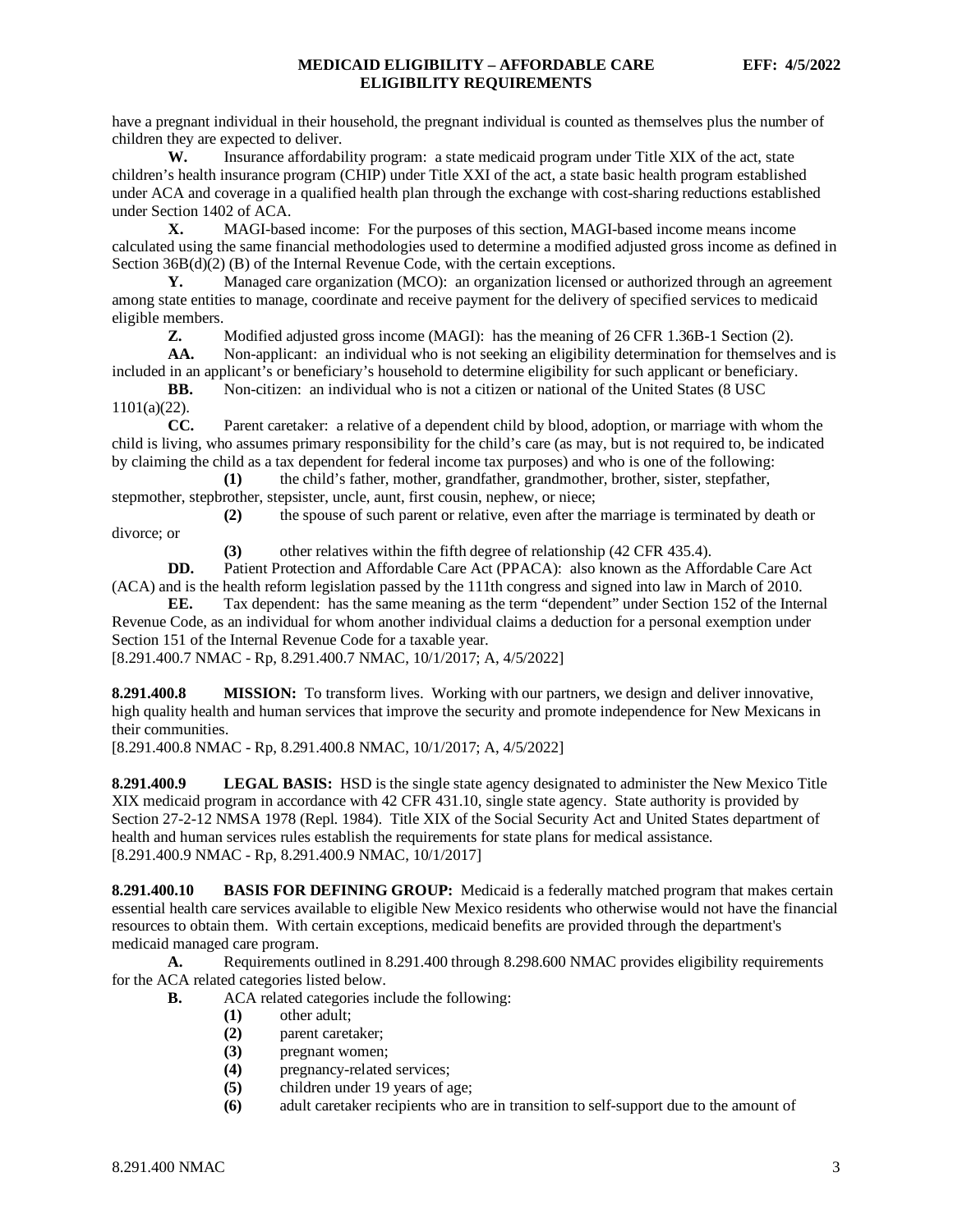spousal support; and

**(7)** adult caretaker recipients who are in transition to self-support due to the amount of earned income.

[8.291.400.10 NMAC - Rp, 8.291.400.10 NMAC, 10/1/2017]

### <span id="page-4-0"></span>**8.291.400.11 CONTINUOUS ELIGIBILITY FOR CHILDREN(42 CFR 435.926):**

**A.** HSD provides continuous eligibility for the period specified in Subsection B of 8.291.400.11 NMAC for an individual who is:

**(1)** under age 19; and

**(2)** eligible and enrolled for mandatory or optional coverage under the state plan.

**B.** The continuous eligibility period is 12 months. The continuous eligibility period begins on the effective date of the individual's eligibility or most recent redetermination or renewal of eligibility.

**C.** A child's eligibility may not be terminated during a continuous eligibility period, regardless of any changes in circumstances, unless:

- **(1)** the child attains the maximum age of 19;
- **(2)** the child or child's representative requests a voluntary termination of eligibility;

**(3)** the child ceases to be a resident of New Mexico;

**(4)** the agency determines that eligibility was erroneously granted at the most recent

determination, redetermination or renewal of eligibility because of agency error or fraud, abuse, or perjury attributed to the child or the child's representative; or

**(5)** The child dies.

[8.291.400.11 NMAC - Rp, 8.291.400.11 NMAC, 10/1/2017]

<span id="page-4-1"></span>**8.291.400.12 REPORTING REQUIREMENTS:** A medicaid eligible recipient is required to report certain changes which might affect their eligibility to ISD within 10 calendar days from the date the change occurred. A timely change that is reported within 10 calendar days that may result in a more beneficial medicaid eligibility category shall be evaluated in the month the change occurred. An untimely change that is reported after 10 calendar days that may result in a more beneficial medicaid eligibility category shall be evaluated in the month the change was reported. A reported change that does not result in the same or a more beneficial medicaid category is considered an adverse action and is applied prospectively in accordance with 8.100.180.10 NMAC. See 8.100.110.9 NMAC for the various ways applicants and recipients can submit changes to the HSD. The following changes must be reported to ISD:

**A.** living arrangements or change of address: any change in where an individual lives or receives mail must be reported;

**B.** household size: any change in the household size must be reported, this includes the death of an individual included in the assistance unit or budget group;

**C.** enumeration: any new social security number must be reported; or

**D.** income: any increase or decrease in the amount of income or change in the source of income must be reported.

[8.291.400.12 NMAC - Rp, 8.291.400.12 NMAC, 10/1/2017; A, 4/5/2022]

<span id="page-4-2"></span>**8.291.400.13 PRESUMPTIVE ELIGIBILITY:** Presumptive eligibility (PE) provides medicaid benefits under one of the eligible groups outlined in Subsection B of 8.291.400.10 NMAC, starting with the date of the PE determination and ending with the last day of the following month or, if an ongoing application is submitted at the time the PE is granted or at any time during the approved PE period, the PE will remain open until the ongoing application is approved or denied.

**A.** Only one PE approval is allowed per pregnancy or per 12-month period for other ACA related categories.

**B.** Determinations can only be made by individuals employed by eligible entities and certified as presumptive eligibility determiners (PEDs) by the medical assistance division (MAD).

**(1)** Processing PE information: PEDs must notify MAD within 24 hours of the determination of presumptive eligibility.

**(2)** PE: The PED must process the presumptive eligibility and encourage clients to submit an ongoing application for medicaid eligibility. If the client elects to do so, the PED must assist the client with the submission of an application for medical assistance.

**(3)** Provider eligibility: Entities who may participate in the PE program must be: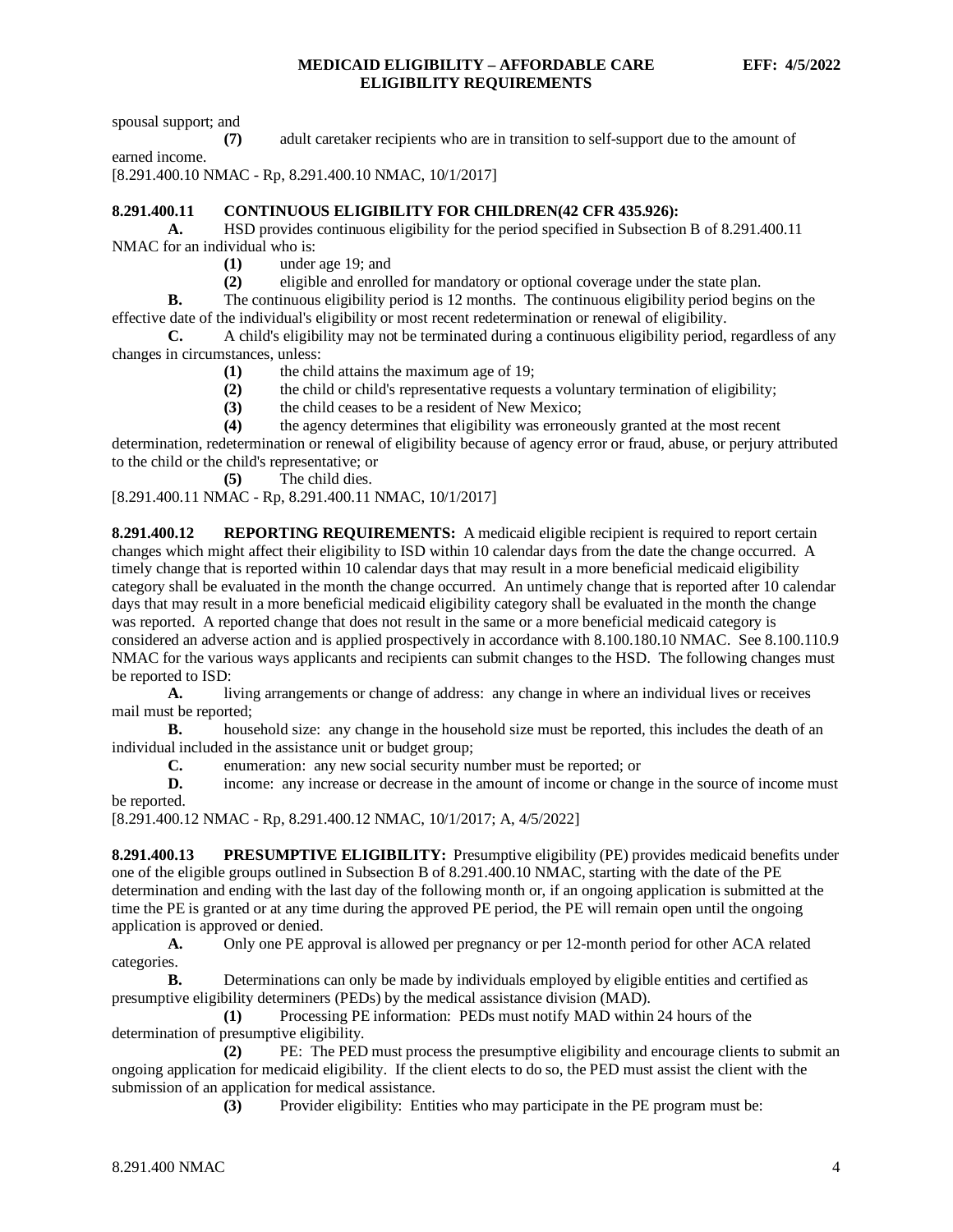**(a)** a qualified hospital that participates as a provider under the medicaid state plan or a medicaid 1115 demonstration who notifies the medicaid agency of its election to make presumptive eligibility determinations and agrees to make PE determinations consistent with state policies and procedures; or

**(b)** an entity or provider that has not been disqualified by the medicaid agency for failure to make PE determinations in accordance with applicable state policies and procedures or for failure to meet any standards that may have been established by the medicaid agency; or

**(c)** a federally qualified health center (FQHC), an Indian health service (IHS) facility, a state of New Mexico agency, a school, or a head start agency or a primary care provider who is contracted with at least one HSD contracted MCO; or

**(d)** other entities HSD has determined as an eligible presumptive participant.

**C.** PE approval limitations:

**(1)** all MAD authorized PE determiners can approve PE for children and pregnant women ACA categories;

**(2)** hospitals opting to participate in the PE program and correctional facilities (state prisons and county jails), health facilities operated by the Indian health service, a tribe, or tribal organization or an urban Indian organization can approve PE for all ACA related categories.

**D.** If, at the time of a PE approval, the client agrees to submit an application for ongoing coverage, the PED must submit the application within ten days of the PE approval.

**E.** A pregnant individual who has been approved for PE can receive ambulatory prenatal care during the PE approval period as defined in 8.291.400.13 NMAC.

**(1)** For PE, an approved PED must accept self-attestation of pregnancy.

**(2)** The needs and income of the unborn child(ren) are considered when determining the woman's countable family size.

[8.291.400.13 NMAC - Rp, 8.291.400.13 NMAC, 10/1/2017; A, 4/5/2022]

# <span id="page-5-0"></span>**8.291.400.14 PREGNANT INDIVIDUALS ELIGIBLE FOR EXTENDED OR CONTINUOUS ELIGIBILITY (42 CFR 435.170):**

**A.** Extended eligibility for pregnant individuals: For a pregnant individual who was eligible and enrolled for mandatory or optional coverage under the state plan on the date their pregnancy ends (regardless of the reason the pregnancy ends), HSD provides full medicaid coverage through the last day of the month in which the 12-month postpartum period ends.

**B.** Continuous eligibility for pregnant individuals: For a pregnant individual who was eligible and enrolled for mandatory or optional coverage under the state plan and who, because of a change in circumstance (e.g., income, household, composition, aging out etc.), will not otherwise remain eligible, HSD provides full medicaid coverage through the last day of the month in which the 12-month postpartum period ends.

**(1)** The following populations are provided continuous eligibility effective April 1, 2022:

**(a)** Current medicaid recipients who are pregnant as of April 1, 2022 or who enroll based on pregnancy or become pregnant after April 1, 2022.

**(b)** Current medicaid recipients who are receiving medicaid while pregnant and who are no longer pregnant as of April 1, 2022, but who are still within a 12-month postpartum period; and

**(c)** Individuals who apply for medicaid after their pregnancy ends, who received medicaid-covered services while pregnant on or after April 1, 2022 if such services were received during an approved period of retroactive eligibility.

(**2)** The following applies to certain categories or individuals:

**(a)** An individual approved on the other adult category who becomes pregnant may remain on the adult category and receive services under the alternative benefit plan (ABP). The ABP is considered full benefits for the purpose of the 12-month extended postpartum period. An individual on the other adult category who becomes pregnant may also transition to another full coverage medicaid category such as pregnant women or parent/caretaker and will remain eligible until their 12-month postpartum period expires.

**(b)** Children turning age 19 aging out of a children's medicaid category will remain on a children's medicaid category until their 12-month postpartum period expires.

**(c)** An individual covered on the parent/caretaker category during a 12-month postpartum period and who has increased earnings or spousal support above the parent/caretaker category limit will remain on the parent/caretaker category until their 12-month postpartum period expires and then can transition to a four or 12-month transitional medical assistance period.

**(d)** An individual who becomes pregnant during the 12-month postpartum period is